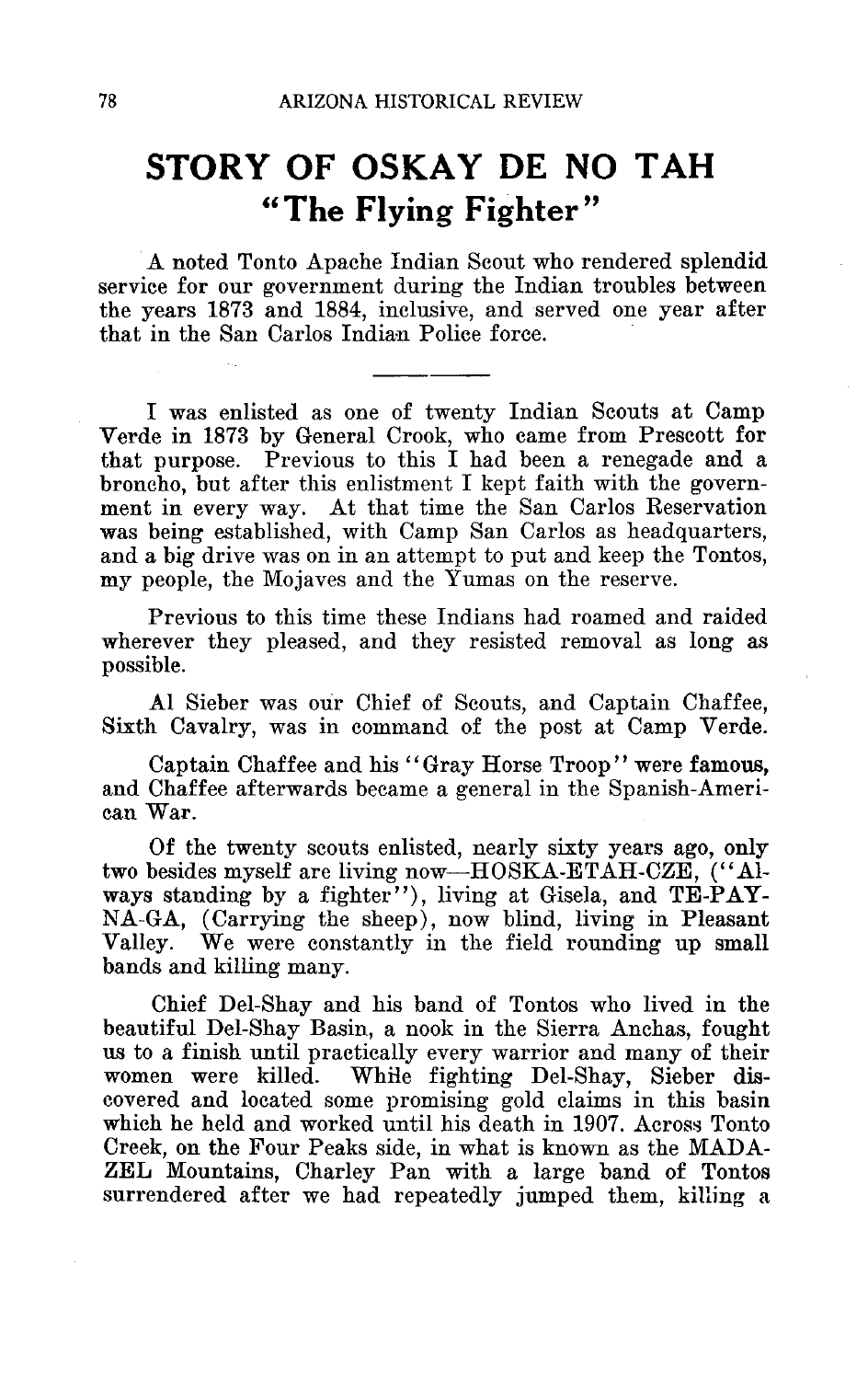number each time. We were soon reinforced by forty more scouts, recruited from all tribes at San Carlos, and with the aid of these, as well as occasional companies of infantry and an occasional troop of cavalry, we rapidly swept up the country of the hos-<br>tiles. All scouting those days and up into 1887 was done on All scouting those days and up into 1887 was done on foot, and on one occasion in the spring of '74 we jumped a band, killing twenty, capturing none. In retaliation they killed one of our scouts, Rock Squirrel, (or Thazza-CUZZY), and wounded another. We then went after them again, killing thirty men. We then went after them again, killing thirty men, women and children, and soon after captured two squaws who said they were the only surviving members of this band. Shortly afterwards we were sent into the hills after a troublesome band of Tontos who scattered like quail into ones and twos when pursued, and after a long hard chase we succeeded in capturing two, a buck and a squaw. About that time Captain Townsend rode out and ordered our outfit, under Chief of Scouts Sieber, back into the post with instructions to let the prisoners ride. As we had a march of forty miles to make, without a drop of water enroute, it rather peeved the outfit to have to walk and at the same time furnish a ride for our prisoners, but orders were orders, so Sieber went to Chief Packer, Long Jim Cook, and told him to furnish a mount for the prisoners from among his pack mules. Cook being full of devilment told Sieber to bring his two prisoners, and choosing a wild young Missouri mule, the prisoners were well rolled in heavy canvass to protect them from the pack ropes and were placed up on the mule, one on either side ; the ropes were tightened, and when all was in readiness, Cook jerked the blind from the pack mule's eyes and with a loud yell slapped the mule over the tail with his sombrero. The mule, terrified by its strange surroundings, the The mule, terrified by its strange surroundings, the smell of the Indians and their grunts, started away on the dead run. No particular attention was paid to this as it was always customary for pack mules to return to the train, but this mule was the exception; it did not return, and after waiting a rea-<br>sonable time Sieber sent some trailers out after it. They resonable time Sieber sent some trailers out after it. turned and reported that it was continuing directly away from them at a high rate of speed and was in a very rough country, As I said before, the scout detachment was obliged to march over a forty-mile waterless desert waste, and they had no time for further search and turned toward camp all feeling bad over what was intended as a harmless prank. Neither the mule nor Indians were ever heard of again and it is presumed that the mule in its mad flight fell or jumped over some precipice with its living load.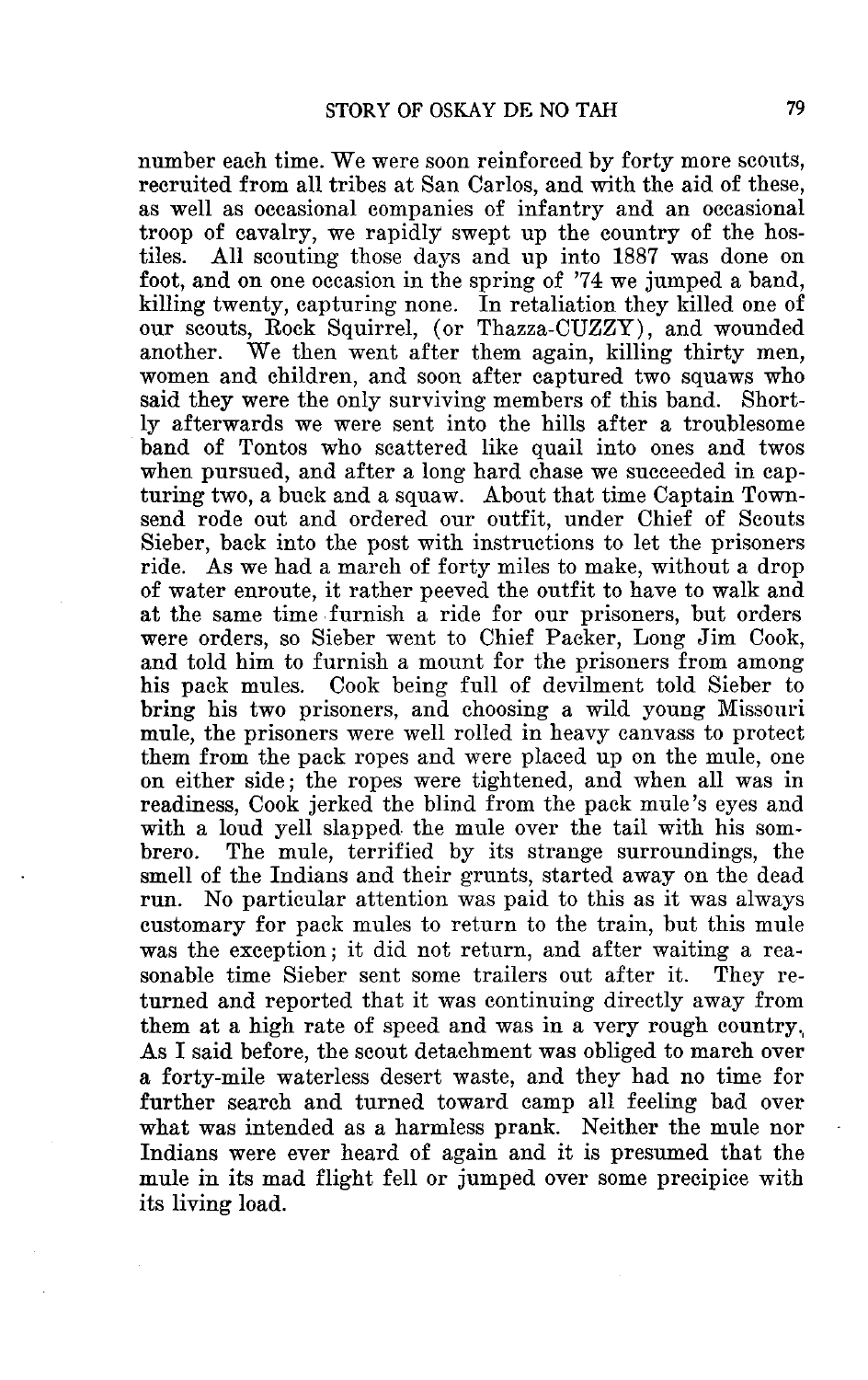Soon afterward we were marched a long way past Prescott to the Colorado River, and Captain Chaffee with his gray horse troop and Al Sieber were along. On reaching the Colorado River we were all loaded on a steamer and taken a long way down stream and finally unloaded on the California side. Sieber told us that the CHEMEHUEVI Indians had killed some white men, and while we had brought the troop of cavalry along it would be useless in that arid country and he hoped to get the Indians by strategy. An Apache-Mojave runner was found and sent to their camp, a hard three-day trip, with a message to their chief to send in the guilty men. On the sixth day this runner returned with a curt reply of "Come and get us" from the chief.

Another courier was immediately sent with a little stronger message, and on the following sixth day he returned with practically the same reply. Two more runners were used, the last one carrying an ultimatum that unless the chief brought in the murderers the whole tribe would be considered as murderers and treated accordingly. This had the desired effect for on the sixth day after the message was dispatched the chief appeared in our camp with the three guilty men. These three Indians were turned over to the California authorities and Chaffee 's troop and we scouts were again loaded on the steamer, taken up stream, unloaded and marched back to Verde. We were soon returned to San Carlos and mustered out, most of us reenlisting in a company of forty more scouts which Sieber marched back to Verde.

Shortly after this enlistment the Battle of the CIBICU took place wherein Captain Hentig, Sixth Cavalry, and about seven of his troopers were killed. This was in the summer of 1881. This trouble was caused by a "Messiah" or Medicine Man who was going to recall the dead and expel the whites. In this engagement Indian Scouts joined the fray against the troops and three of them were hung at Ft. Grant, and others imprisoned for their mutiny. We made a rapid march from the Verde to the scene of this trouble but a company of Wallapai Scouts was there ahead of us. We scouted around that locality for seven days, but the Indians had scattered in all directions in small bands, one band going down Upper Cherry Creek where they attacked the Middleton ranch, killing two men, Turner and Moody. During our scouting around there we captured a troop pack mule fully loaded with thousands of rounds of rifle ammunition. Had this fallen into the hands of the hostiles it would have cost many white lives.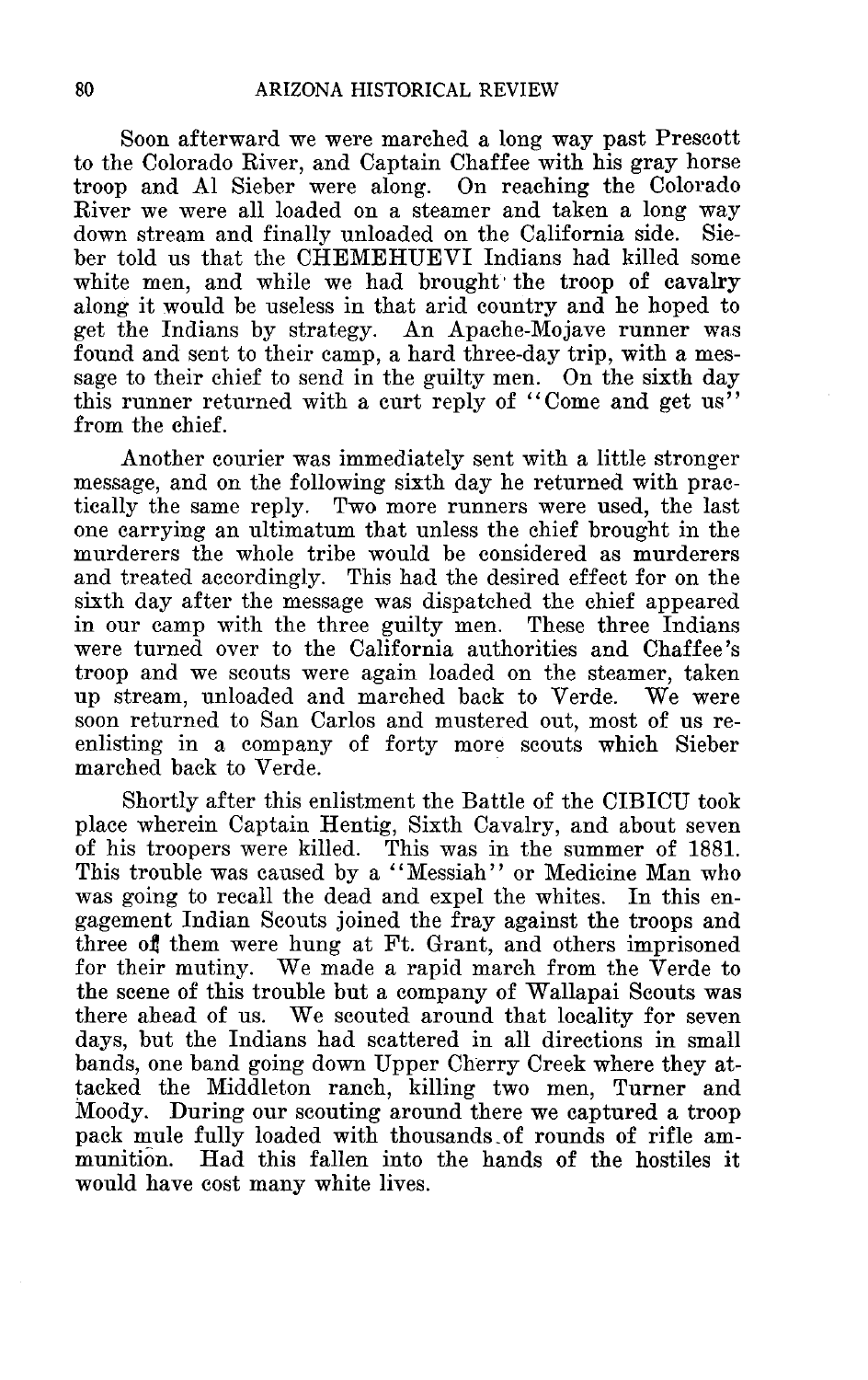In this Cibicu fight the cause of all of the trouble, the medicine man, was killed by a cavalryman at the opening of hos-Word came to us that the Chiricahua Apaches, under their war chiefs, Geronimo, Chihuahua and Natches, had again gone on the war-path ; Chief of Scouts Sterling had been killed at San Carlos, together with his trusty Scout Sagotel. Up thru the Gila Bonita they went, killing ten or eleven Mexicans there. Near Morenci, six Americans were killed. down to near Solomonville, and on an upward swing to near Ft. Bayard, New Mexico, where we were joined by a troop of Cavalry, then farther north where we came to the Gila River in flood, where all of the scouts and the pack-mules were crossed by a wire tramway. Then on to a railroad station where Scouts and pack-mules were loaded on cars and taken to El Paso, where we camped ten days awaiting orders. We were then ordered to Deming by train where our party, consisting of one troop of Cavalry, forty Indian Scouts, forty pack-mules, eight packers and our Chief of Scouts Al Sieber, crossed the International line into Mexico. We passed a point where American soldiers had recently fought the hostiles, and we camped for two days near the Mexican town of Bavispe, then scouted down the canyon a few miles and over the range to a point known, to the scouts as Opata, then scouted for ten days thru a wilderness without finding any sign of the hostiles. We returned to Opata near which town some Mexican wood choppers fired on us killing one of our White Mountain scouts.

From Opata we went to a point directly across from where Douglas now stands, and we found a lot of our soldiers and learned that the hostiles had passed along the night before, but a heavy rain had totally obliterated their trail. The next day we came to where eight head of cattle had been killed by the hostiles whom we were able to see thru our field glasses.

The notorious Chief Chatto, who was so often a renegade himself, was then one of our leading scouts and choosing five Indians to accompany him, crept around the hostiles, opened fire on them driving them down our way where we killed three of their number. In this melee one of Chatto's Scouts was wounded in the arm. From this point we trailed the band into the Sierra Madre Mountains, where another bunch of us, under Chief By-lass, engaged them, killing at least one whose body we At this point the hostiles scattered, and leaving the main body of the command and taking only five pack mules loaded with flour we went on until we came to a big river at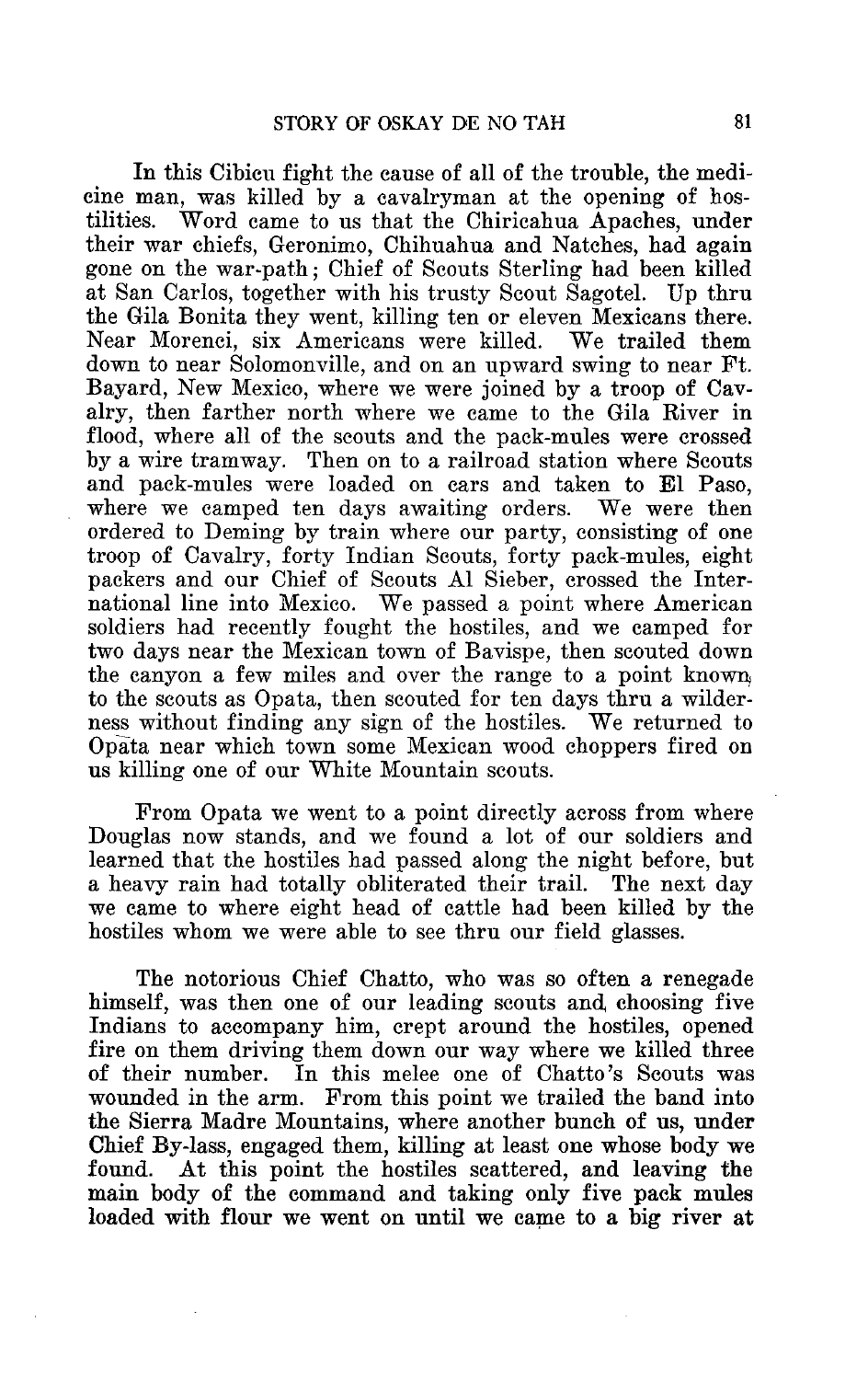the foot of the Sierra Madres. Finding no Indian sign there we crossed the stream, and after scouting several days without results we made camp and shot a beef.

Without knowing it we were in the immediate vicinity of the hostiles, who had killed nine head of cattle a few days before and were in camp resting up. On hearing our shots they abandoned camp and fled to the high points leaving everything behind. We trailed them and found they had only one horse, which they killed the next day, and then they scattered.

Returning to the camp where we had left our main command, we found that the Mexican soldiers had captured it, throwing the lieutenant, first sergeant, six scouts and four packers in jail, but they were all released on our demand. We then went back to where we had left the trail of the hostiles and found that they had killed some Mexican sheepherders.

The next day we came to the canyon in which Chief Victoria and his band had been ambushed and destroyed by Mexican soldiers some time before.

Shortly afterward we came to a boiling spring.

During the latter part of this trip we had been short of food, and as our pack mules were getting very weak and emaciated by the hard service they had been put to, we were obliged to abandon them all here and go on without them. Our shoes and clothes were worn out as well. We headed for El Paso and were obliged to hike for two days before reaching that point, during which hike we were entirely without food. Sam Hill, an old prospector now living at Payson, Arizona, was one of our packers on this trip.

Reaching El Paso nearly starved we were given rations and a five day's rest, and then entrained for Ft. Bowie. From Ft. Bowie we went to San Carlos where I was mustered out, and then I joined and served on the San Carlos Agency Police force for one year.

When my year as a policeman was up Al Sieber tried to get me to re-enlist as a scout, but I felt that I had done my duty and I wanted a rest; besides, I now had five wives to manage. which was a man's job.

During my twelve enlistments as an Indian scout I have served the United States faithfully and have actually killed eight renegades and wounded many more. Now that I am old,